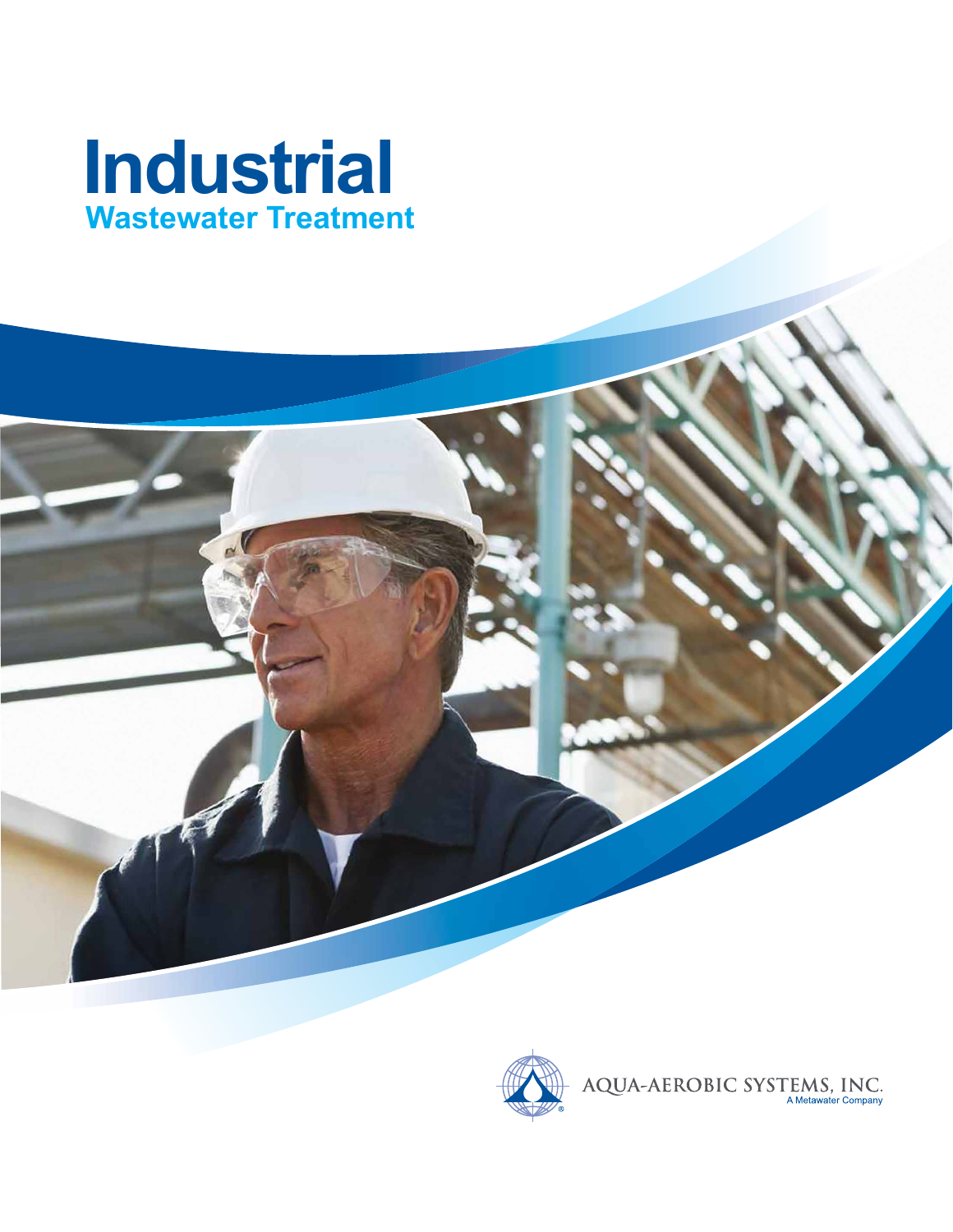# **Our Industrial Experience**

For more than 50 years, Aqua-Aerobic Systems has addressed the needs of its industrial customers with engineered solutions designed to achieve a desired effluent, whether for clean utilities and production, reuse or final discharge. Innovative technology solutions include Aeration and Mixing products, Biological Processes, Cloth Media Filtration, Membrane Systems and Oxidation/ Disinfection. Aqua-Aerobic has the knowledge and experience in applying a wide range of technologies for industrial wastewater treatment, in a broad spectrum of applications.

Aqua-Aerobic products and processes are capable of effectively treating high strength wastewater with elevated concentrations of Biological Oxygen Demand  $( \text{BOD}_5)$ , Fats, Oils and Grease (FOG), Nitrogen, Phosphorus and harmful constituents such as per- and polyfluoroalkyl substance (PFAS).

## **Typical Industrial Applications**



### **Surface Water Treatment**

Raw and clarified surface waters from rivers, lakes or reservoirs are supplied to industrial applications to be used in production processes and clean utilities. Pile Cloth Media Filtration and Membrane Systems effectively treat surface water typically used in pulp & paper, chemical/ petrochemical production as well as cooling tower and boiler feed pre-treatment.



### **Secondary Treatment**

Biological Processes including Sequencing Batch Reactors, Aerobic Granular Sludge, and Membrane Bioreactors (MBR) can provide a compact footprint, eliminate clarifiers and maximize biological nutrient removal for downstream treatment discharge. These processes can be applied in pharmaceutical, landfill leachate and food and beverage for managing FOG, BOD $_{5}$ , nutrient removal and pH adjustment.

## **Industrial Plant Profiles**



**Food and Beverage (Vegetable Processing)**

**CHALLENGE** Treat High Solids and Varying Flows

> **SOLUTION** AquaSBR® System

**RESULT**  Reduced BOD, TSS, and NH<sub>3</sub>-N Below Permit



**Power and Energy (Cooling Tower Water)**

> **CHALLENGE** Reduce TSS and NTU of Reclaimed Wastewater

**SOLUTION** AquaDisk® Cloth Media Filters

**RESULT** Reduced TSS from 8 mg/l to 5 mg/l and NTU <2.0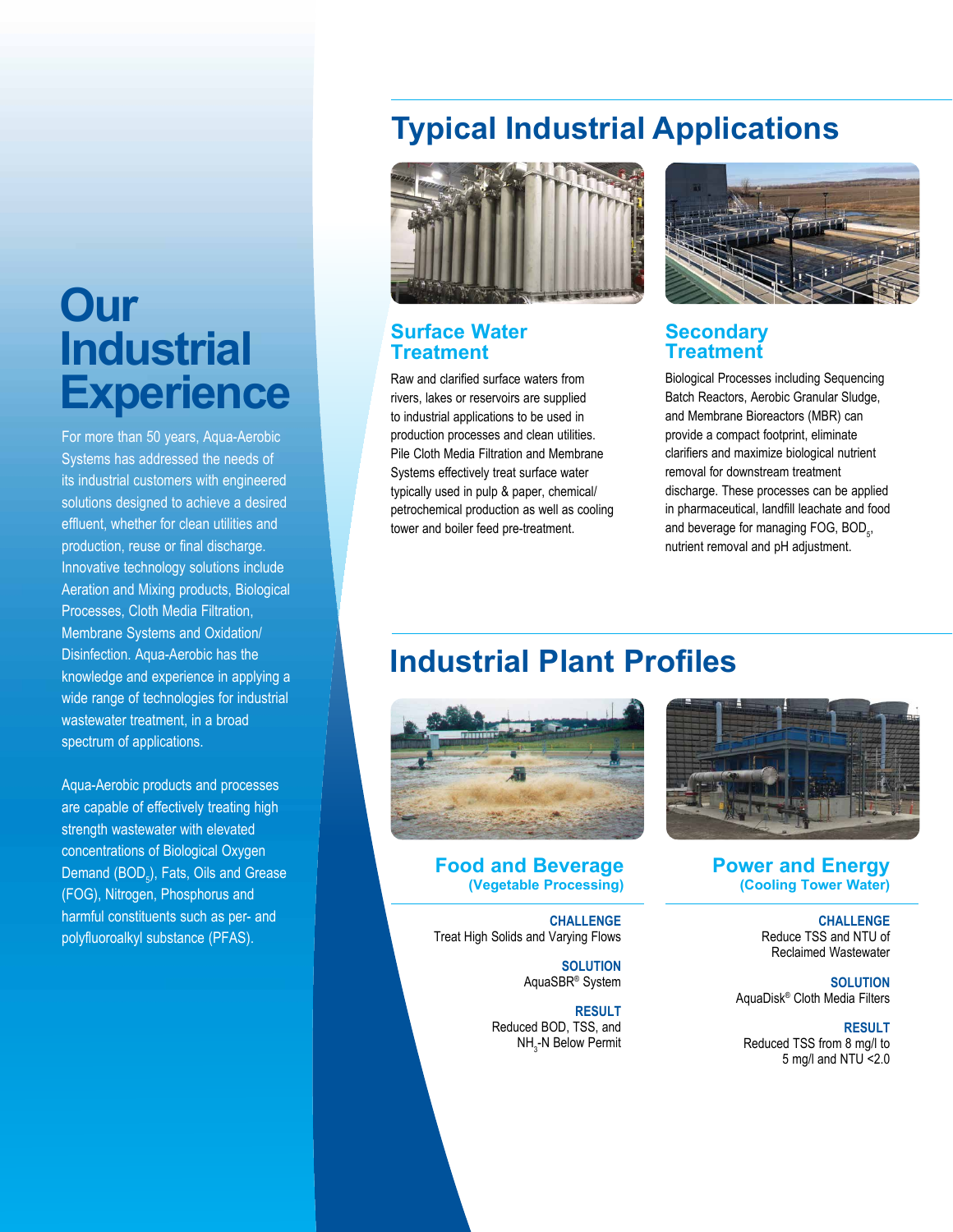

## **Extended Aeration**

One of the most common effluent treatment processes in the pulp and paper industry is extended aeration lagoons with sufficient mixing and aeration to achieve required effluent quality. Biological Processes including Aeration, Mixing, and Membrane Bioreactors (MBR) can increase capacity, augment lagoon efficiency and reduce operational costs for industrial plants.



### **Process Water and Wastewater**

Biological Processes and Pile Cloth Media Filtration can produce specified quality for process water use and effluent reuse. Industries utilize these processes for effective treatment of water used for cooling towers, steam generation and in-plant production. Color removal and odor control can be accomplished with an Oxidation Process.



## **Tertiary Treatment**

Using Pile Cloth Media Filtration as a tertiary solution is capable of removing floatable solids and producing desired effluent including water reuse. This technology is also ideal for final polishing of secondary effluent to maximize suspended solids removal, and can reduce total nitrogen and achieve low total phosphorus levels.



**CHALLENGE** Meet New Stringent BOD<sub>5</sub> Effluent

> **SOLUTION** Aqua-Jet® Surface Aerators

**RESULT** Reduced BOD from 330 mg/l to 8 mg/l



## **Pulp and Paper Chemical/Petrochemical (Plastic Production)**

**CHALLENGE** Meet Tighter BOD<sub>5</sub> Levels

**SOLUTION** Aqua-Aerobic MBR® Membrane Bioreactor

> **RESULT** Reduced  $\mathsf{BOD}_5$  from 3,257 mg/l to <15 mg/l

## **Industries We Serve**

- Food and Beverage
- Chemical/Petrochemical
- General Manufacturing
- Landfill Leachate
- Mining
- Oil and Gas
- Pharmaceutical
- Power
- Pulp and Paper
- Tannery
- Textiles
- Tobacco